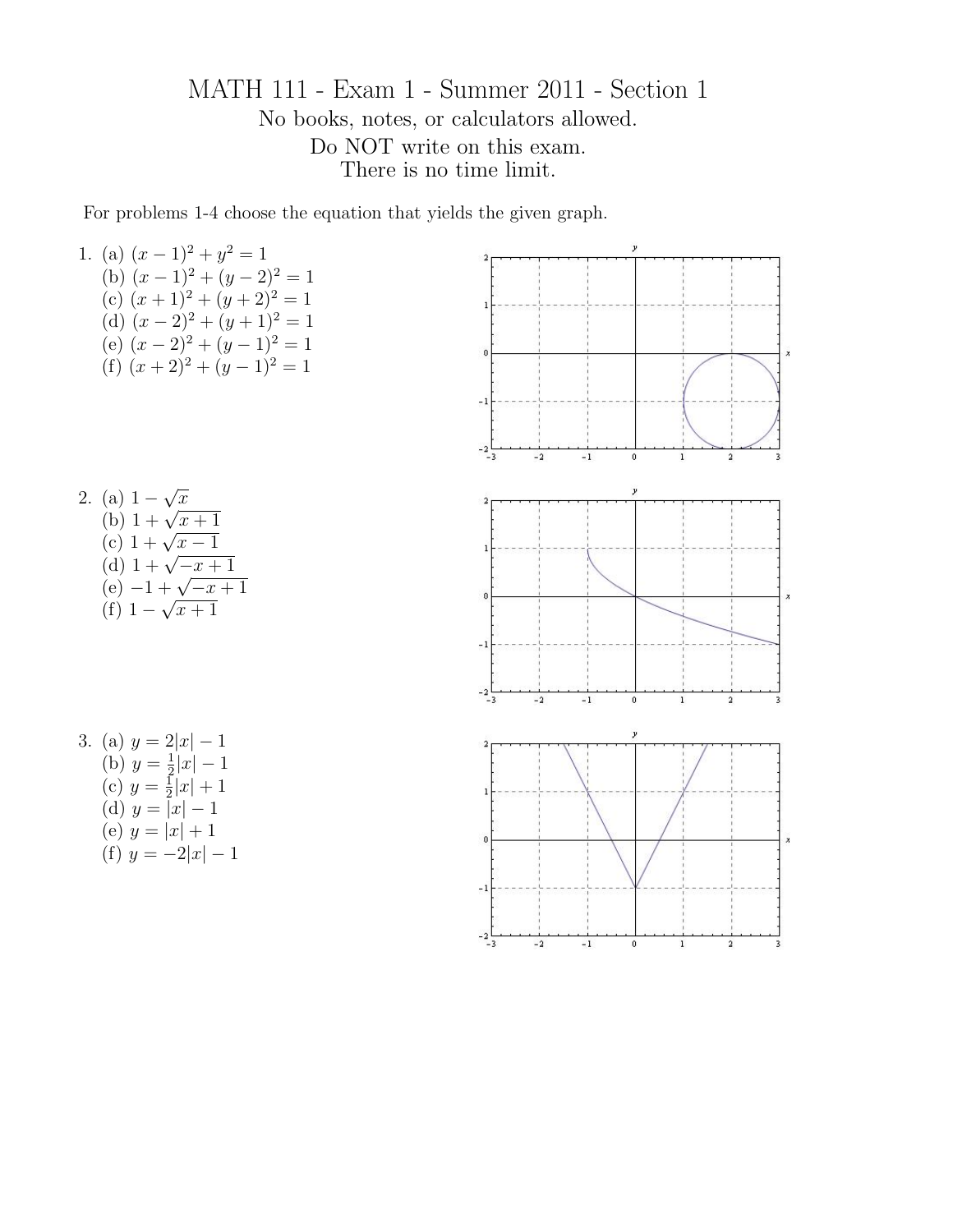

For problems 5-12, refer to the graph of  $y = f(x)$ :



Choose the graph for each of the following functions. An answer may be used more than once.

- 5.  $y = 2f(x)$
- 6.  $y = f(x) + 1$
- 7.  $y = f(-x)$
- 8.  $y = -f(x)$
- 9.  $y = -f(-x)$
- 10.  $y = f(x + 1)$
- 11.  $y = f(\frac{3}{2})$  $\frac{3}{2}x)$
- 12.  $y = |f(x)|$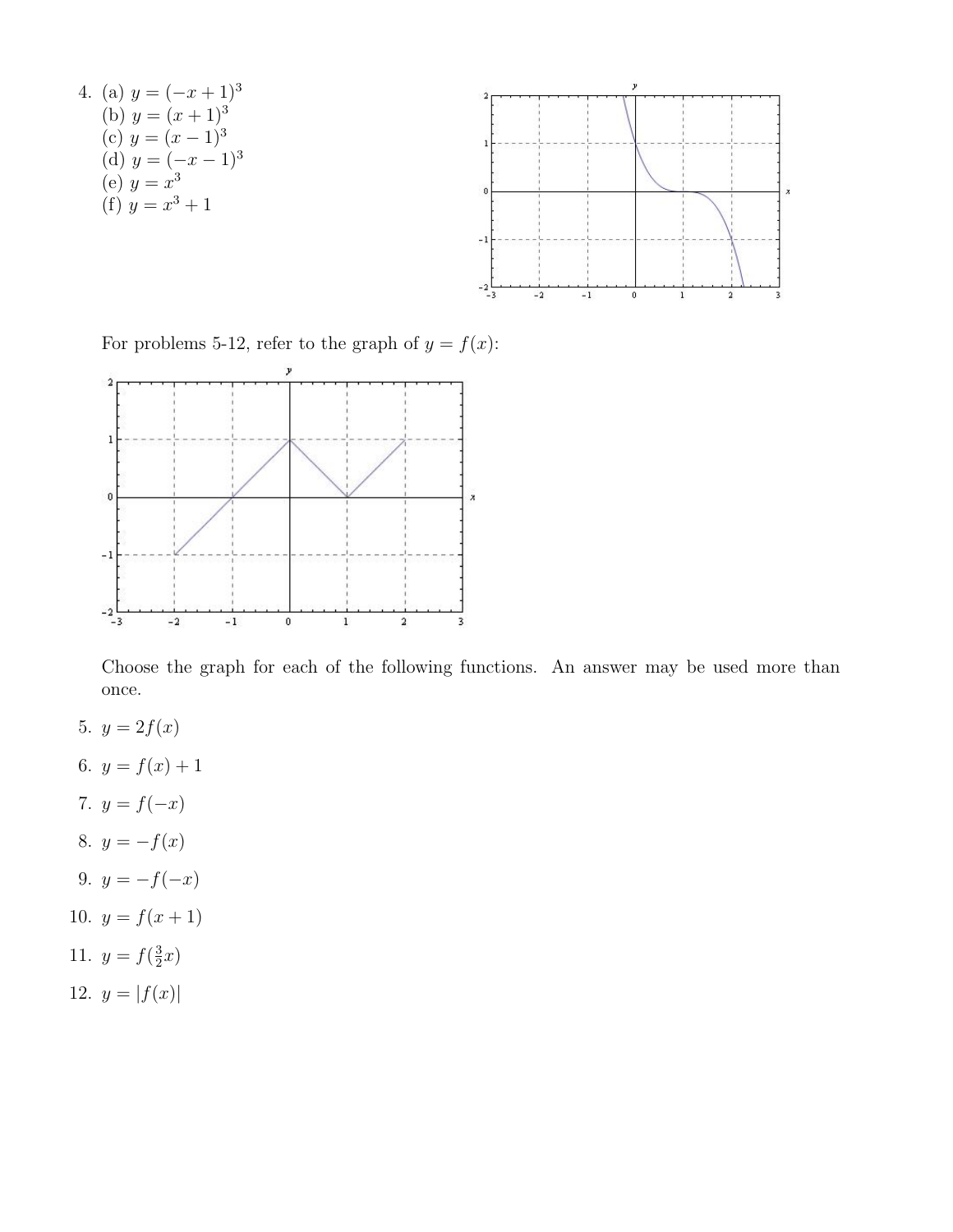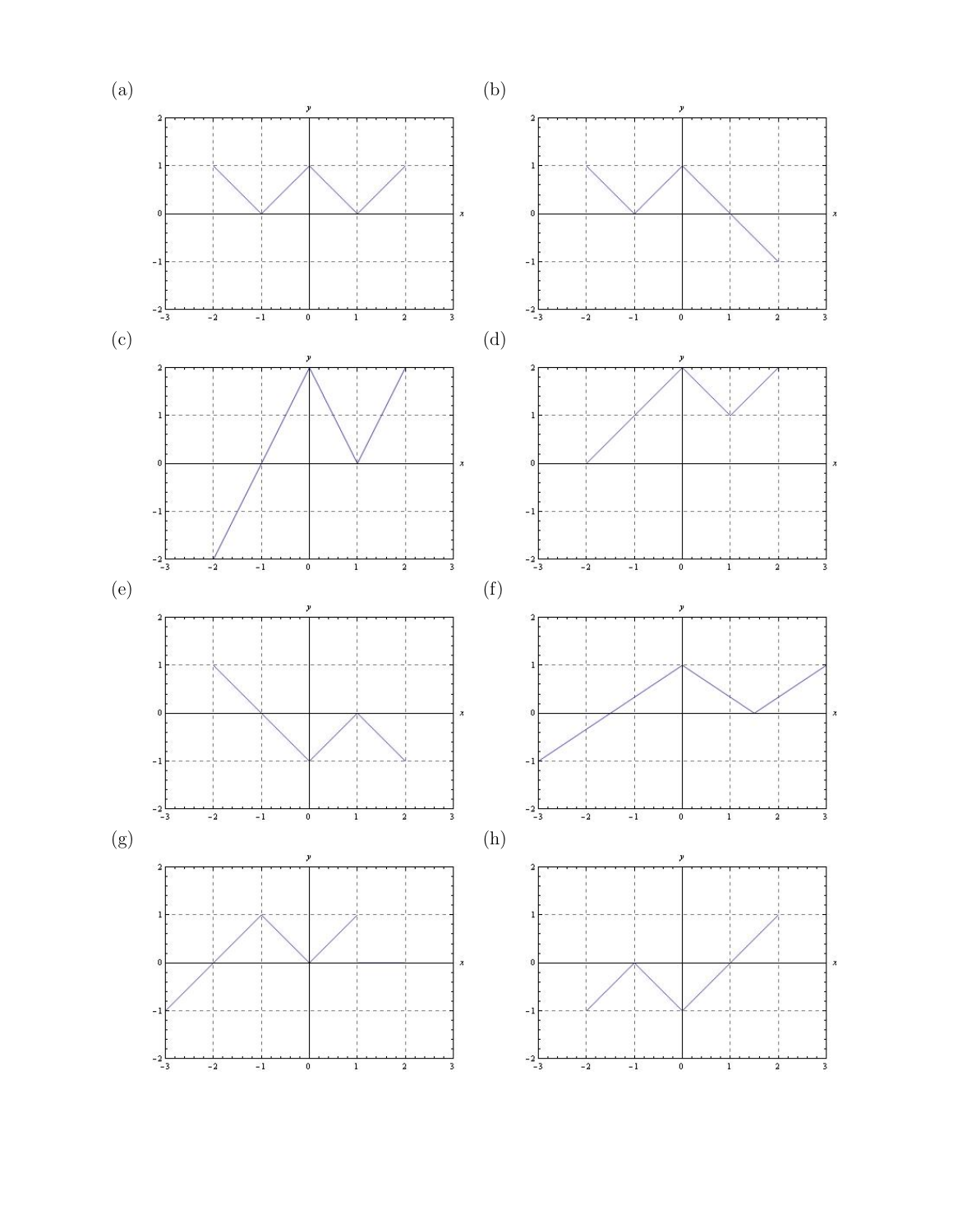For problems 13-15, refer to the function f given by  $\{(-1,1),(2,-3),(0,1),(-3,4),(-10,7)\}.$ 

13. Find the inverse of  $f: f^{-1}$ .

(a)  $\{(1,-1), (-3,2), (1,0), (4,-3), (7,-10)\}$ (b)  $\{(1,-1),(2,-3),(0,1),(-3,2),(7,-10)\}$ (c)  $\{(-1,1),(2,-3),(1,0),(-3,2),(-10,7)\}$ (d)  $\{(1,1),(2,-3),(0,1),(-3,2),(-10,7)\}\$ 

14. Find the domain of  $f$ .

- (a)  $\{1,2,3,4\}$
- (b)  $\{-1,2,0,-3,-10\}$
- $(c)$  {-3,7}

15. Find the range of  $f$ .

- (a)  $\{1,2,3,4\}$ (b)  $\{-1,2,0,-3,-10\}$
- 
- $(c)$  {-3,7}

(e)  $\{(1,1), (-3,2), (0,1), (-3,2), (7,10)\}$ (f) f has no inverse because it is not a 1-to-1 function.

(d)  $\{-3,-1,0,1,2,4,7,-10\}$ (e)  $\{1, -3, 4, 7\}$ (f) {0}

- (d)  $\{-3,-1,0,1,2,4,7,-10\}$ (e)  $\{1, -3, 4, 7\}$
- (f) {0}





(e) None of the above are graphs of 1-to-1 functions.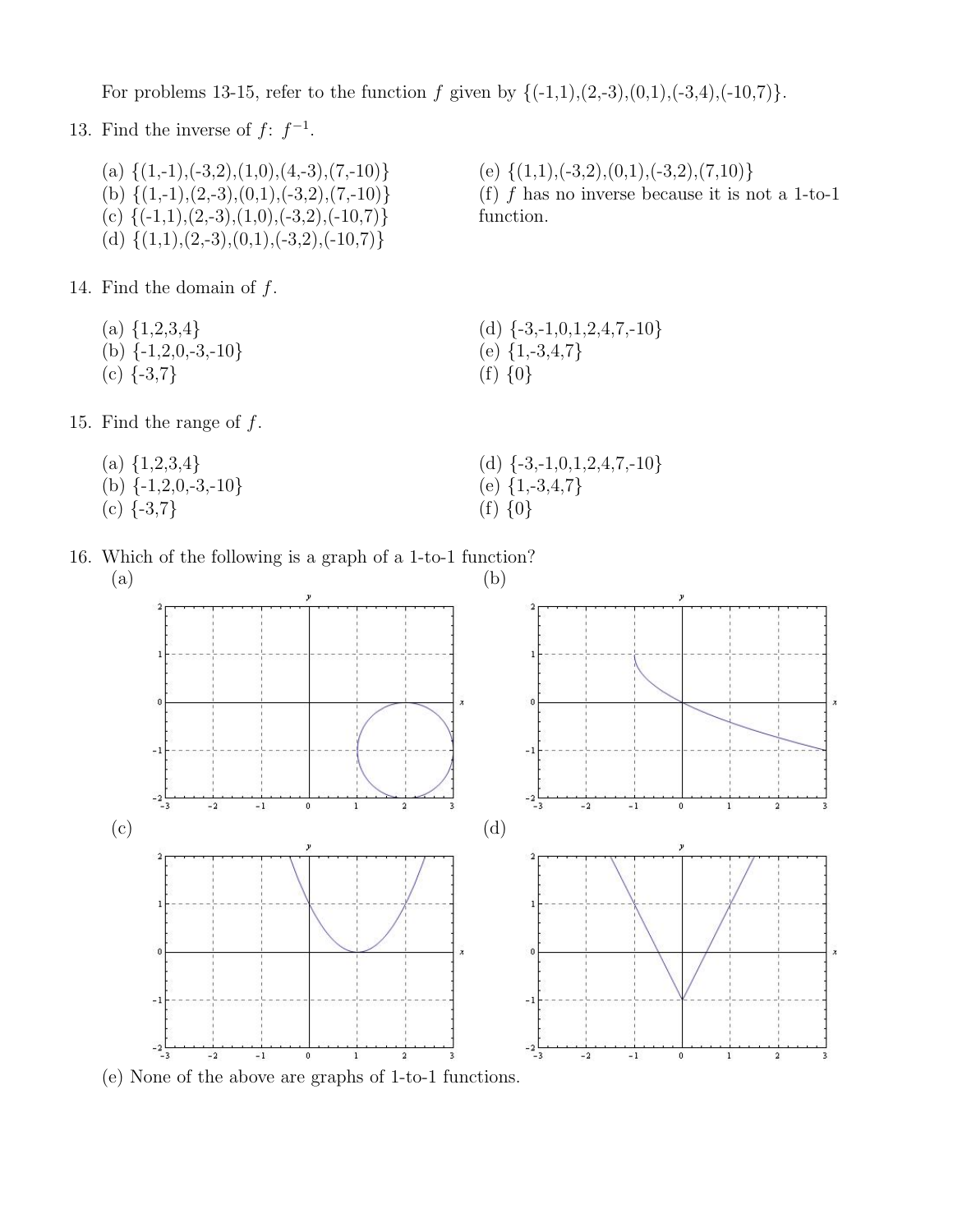17. The graph of a 1-to-1 function f is shown below. Find the graph of  $f^{-1}$ .



18. Find the inverse of the one-to-one function  $f(x) = \frac{x+1}{x+2}$ .

(a)  $f^{-1}(x) = \frac{x+2}{x+1}$ (b)  $f^{-1}(x) = \frac{x-2}{x-1}$ (c)  $f^{-1}(x) = \frac{-x+2}{x-1}$  (e)  $f^{-1}(x) = \frac{x+2}{2x-1}$ (d)  $f^{-1}(x) = \frac{-2x+1}{x-1}$  (f)  $f^{-1}(x) = \frac{x+2}{x-1}$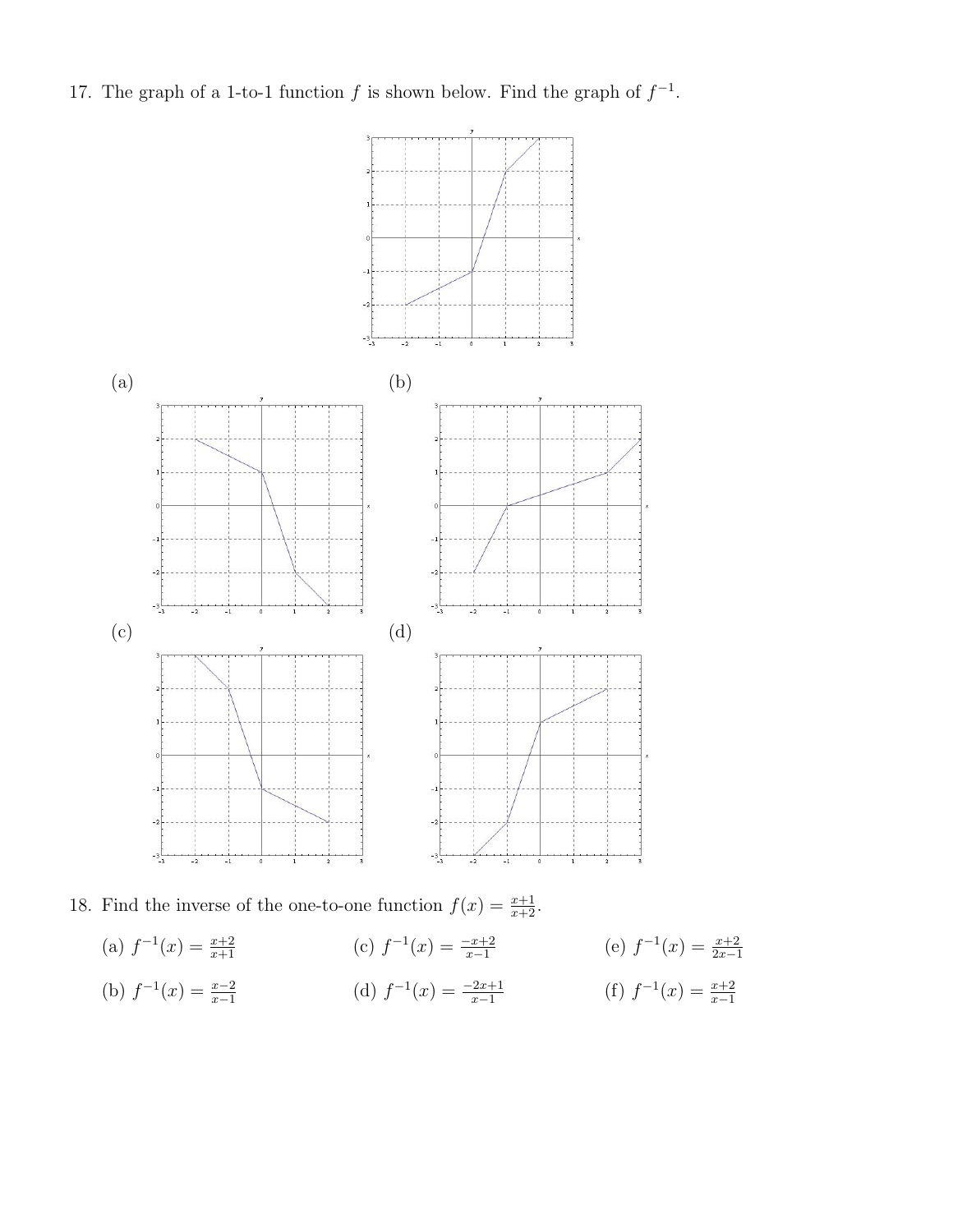- 19. Find the domain of the function  $f(x) = \frac{x+1}{x+2}$ .
	- (a)  ${x|x \neq -5}$ (c)  ${x|x \neq -2}$ (e)  ${x|x \neq 0}$
	- (b)  ${x|x \neq -1}$ (d)  $\{x|x \neq -1, -2\}$

(f) All real numbers

20. Find the range of the function  $f(x) = \frac{x+1}{x+2}$ .

- (a)  ${x|x \neq 1}$ (c)  $\{x|x\neq \frac{1}{2}\}$  $\frac{1}{2}$ (e)  ${x|x \neq 0}$
- (b)  ${x|x \neq -1}$ (d)  ${x|x \neq 2}$ (f) All real numbers